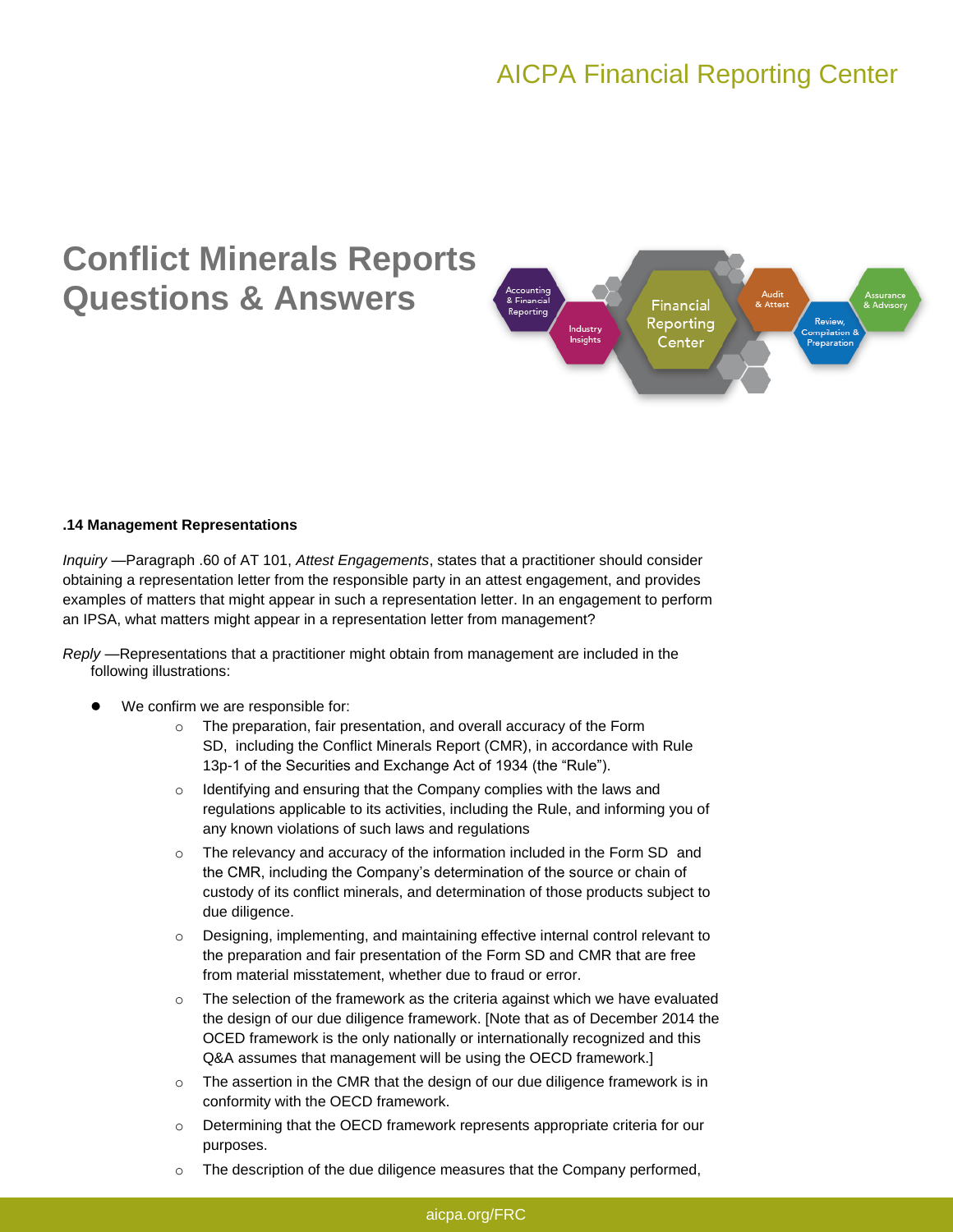as set forth in the CMR.

- The design of the Company's due diligence framework is in conformity with the criteria set forth in the OECD framework, and the Company's description of the due diligence measures it performed is consistent with the due diligence process that the Company undertook for the reporting period from January 1, 201X to December 31, 201X (the "Reporting Period").
- The CMR and the related disclosures in the Form SD comply with the requirements of the Rule for the Reporting Period.
- We are not aware of any matters contradicting our assertion about the design of the Company's due diligence framework or the description of the Company's due diligence measures performed for the Reporting Period, as set forth in the CMR, nor have we received any communications from regulatory agencies, reporting agencies, or others affecting our assertion(s) and disclosures.
- There have been no events occurring subsequent to December 31, 201X and through the date of this letter that would have a material effect on the design of the Company's due diligence framework or the Company's due diligence measures performed for the Reporting Period, as set forth in the CMR.
- We have communicated to you any changes in the design of the Company's due diligence framework subsequent to December 31, 201X.
- We have provided you with:
	- o Access to all records, data, and other information or documentation related to our due diligence framework and the Company's due diligence measures performed, including related documentation of internal control
	- o Support and documentation related to our respective assertions
	- $\circ$  Additional information you have requested for purposes of your examination
	- o Unrestricted access to persons from whom you determined it was necessary to obtain evidence
- We have disclosed to you all known control deficiencies, including significant deficiencies and material weaknesses, in the design or operation of our internal controls regarding the reliability and the preparation of the CMR and the related disclosures in the Form SD.
- We have no knowledge of abuse, fraud, or suspected or alleged fraud affecting the Company involving:
	- o Management
	- $\circ$  Employees who have significant roles in internal control over the preparation of the CMR or the related disclosures in the Form SD
	- $\circ$  Others where the fraud could have a material effect on the CMR or the related disclosures in the Form SD
- We have established and maintained a process to address and track the status of your findings, conclusions, and recommendations. We have provided to you our views on such matters, as well as planned corrective actions to be included in the report. We have also identified and informed you of findings and recommendations from previous audits, attestation engagements, or other studies that could have a material effect on the CMR and whether any related recommendations were implemented or corrective actions taken.
- We have identified and disclosed to you all laws, regulations, contracts, and grant agreements and other matters that have a direct and material effect on the subject matter and instances of noncompliance.
- (Statements on any additional matters that the engagement team deems appropriate to

### aicpa.org/FRC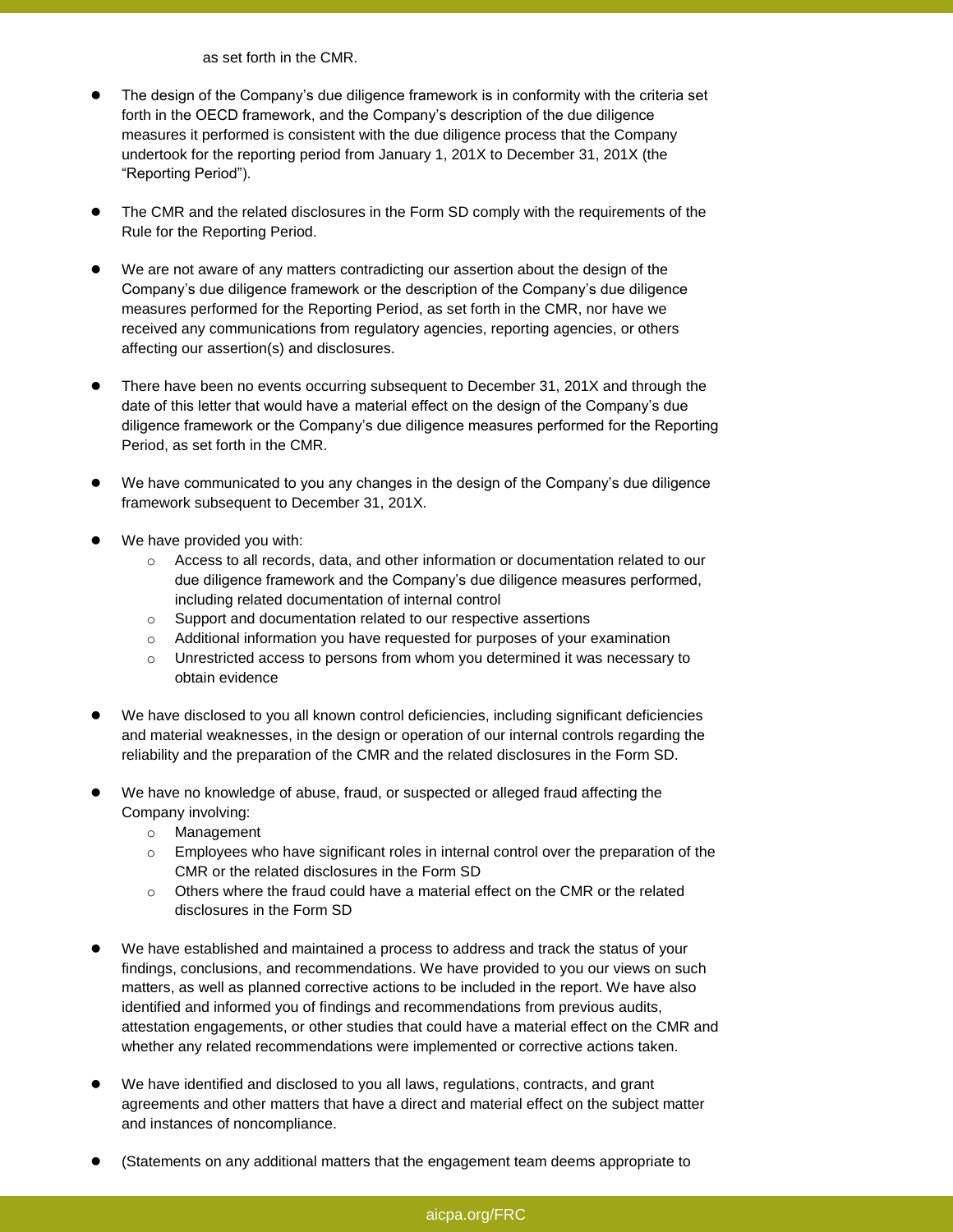tailor the representation letter to the circumstances of the engagement. This may also include representations specific to related non-audit services performed in connection with the conflict mineral examination and representations, if any, needed for an engagement conducted in accordance with GAGAS.)